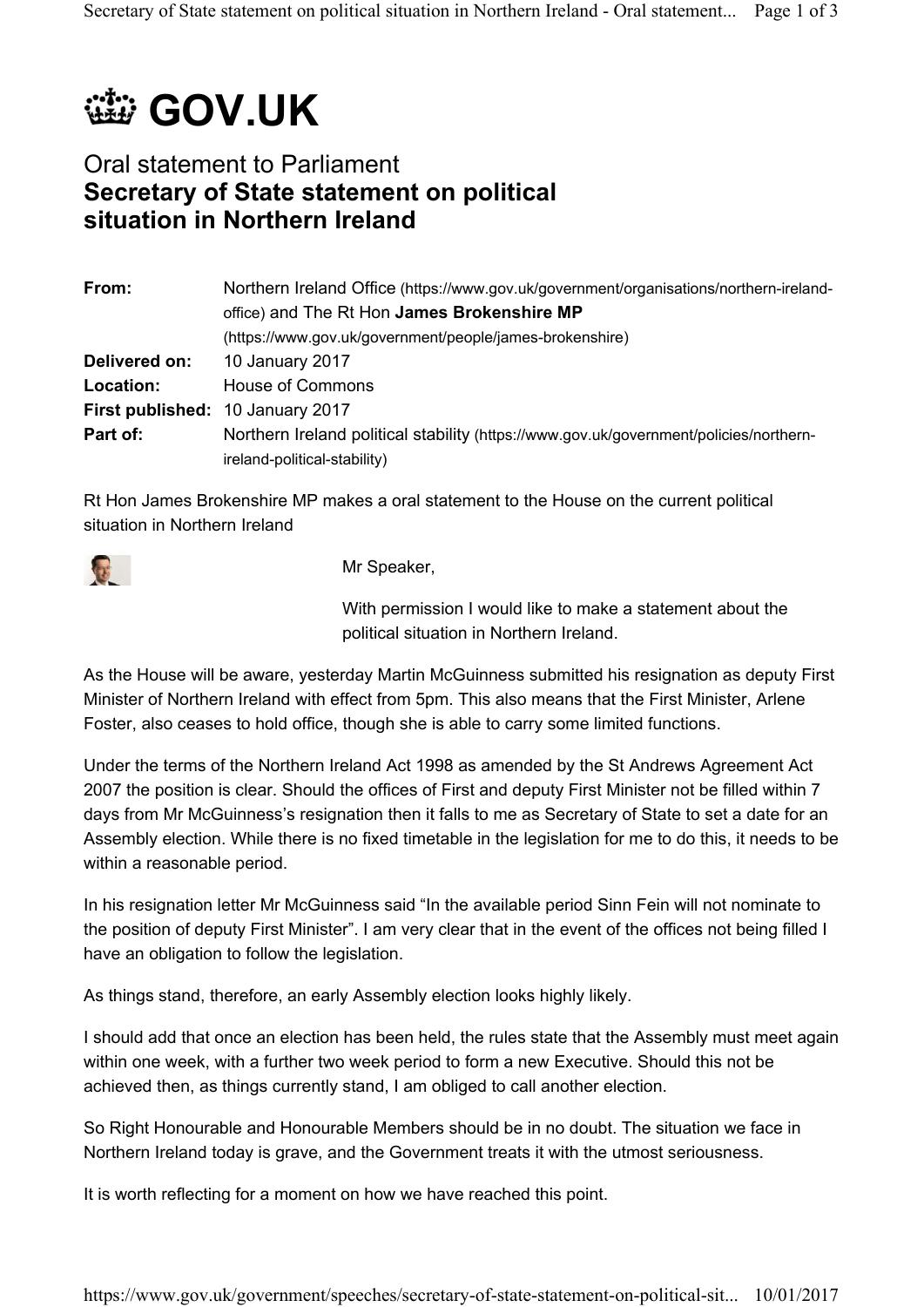The immediate cause of the situation we now face is the fallout from the development and operation of the Northern Ireland Renewable Heat Initiative. Under this scheme, launched by the Northern Ireland Department for Enterprise, Trade and Investment in 2012 and equivalent to a scheme in Great Britain, businesses and other non-domestic users were offered a financial incentive to install renewable heat systems on their premises.

The scheme was finally shut down to new applicants in February last year when it became clear that the lack of an upper limit on payments, unlike the GB equivalent, meant the scheme was open to serious abuse.

In recent weeks there has been sustained media focus and widespread public concern about how this situation developed. The Renewable Heating Initiative was, and remains, an entirely devolved matter in which the UK Government has no direct role.

It is primarily the responsibility of the Northern Ireland Executive and Assembly to take the necessary action to address the concerns that have been expressed about it.

But I do believe it is imperative that a comprehensive, transparent and impartial inquiry into the development and implementation of the scheme needs to be established as quickly as possible. In addition, effective action needs to be taken by the Executive and Assembly to control costs.

While the RHI might have been the catalyst for the situation we now face it has, however, exposed a number of deeper tensions in the relationship between parties in the Northern Ireland Executive.

This has led to a breakdown in the trust co-operation that is necessary for the power-sharing institutions to function effectively. Over the coming hours and days I will continue to explore whether any basis exists to resolve these issues prior to me having to fulfil my statutory duty to call an election.

I have been in regular contact with the leadership of the DUP and Sinn Fein and also with the Justice Minister, Clare Sugden, an independent Unionist. Yesterday evening I had a round of calls with the main Opposition parties at Stormont. I am in close touch with the Irish Foreign Minister, Charlie Flanagan.

Immediately after this statement I will return to Northern Ireland where I will continue to do whatever I can to find a way forward.

Both the UK and the Irish Governments will continue to provide every possible support and assistance to the Executive parties. We do, however, have to be realistic. The clock is ticking.

If there is no resolution then an election is inevitable, despite the widely held view that this election will change nothing and threaten the continuity of the devolved institutions.

Mr Speaker, over recent decades Northern Ireland's politicians have rightly earned plaudits from across the globe for their ability to overcome differences and work together for the good of the whole community. It has required courage and risk on all sides.